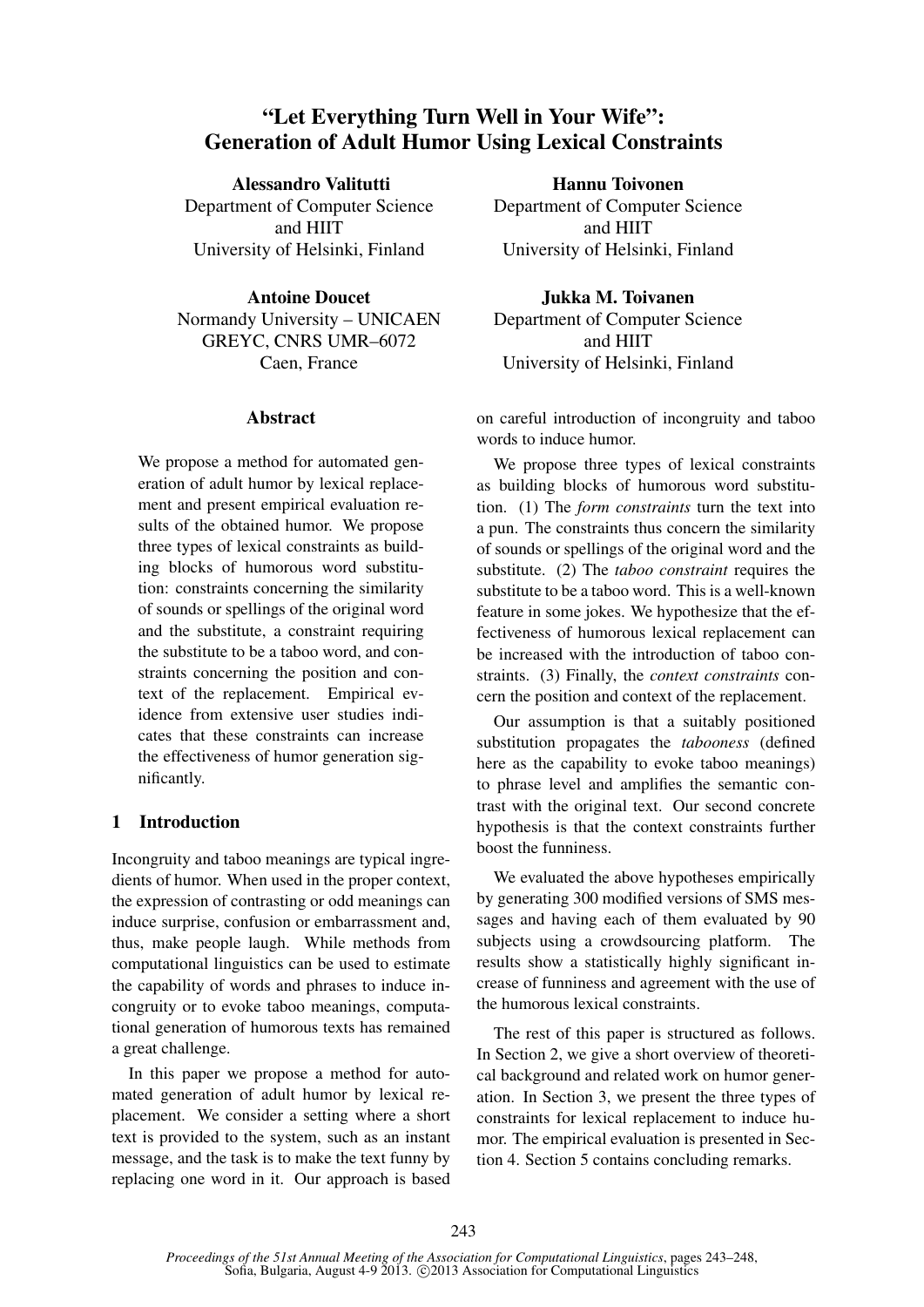### 2 Background

Humor, Incongruity and Tabooness A set of theories known as *incongruity theory* is probably the most influential approach to the study of humor and laughter. The concept of incongruity, first described by Beattie (1971), is related to the perception of incoherence, semantic contrast, or inappropriateness, even though there is no precise and agreed definition. Raskin (1985) formulated the incongruity concept in terms of *script opposition*. This has been developed further, into the *General Theory of Verbal Humor* (Attardo and Raskin, 1991). A cognitive treatment of incongruity in humor is described by Summerfelt et al. (2010).

One specific form of jokes frequently discussed in the literature consists of the so called *forced reinterpretation jokes*. E.g.:

## *Alcohol isn't a problem, it's a solution... Just ask any chemist.*

In his analysis of forced reinterpretation jokes, Ritchie (2002) emphasises the distinction between three different elements of the joke processing: CONFLICT is the initial perception of incompatibility between punchline and setup according to the initial obvious interpretation; CONTRAST denotes the perception of the contrastive connection between the two interpretations; while INAP-PROPRIATENESS refers to the intrinsic oddness or tabooness characterising the funny interpretation. All three concepts are often connected to the notion of incongruity.

In his integrative approach to humor theories, Martin (2007) discusses the connection between tabooness and incongruity resolution. In particular, he discusses the *salience hypothesis* (Goldstein et al., 1972; Attardo and Raskin, 1991), according to which "the purpose of aggressive and sexual elements in jokes is to make salient the information needed to resolve the incongruity".

Humor Generation In previous research on computational humor generation, puns are often used as the core of more complex humorous texts, for example as punchlines of simple jokes (Raskin and Attardo, 1994; Levison and Lessard, 1992; Venour, 1999; McKay, 2002). This differs from our setting, where we transform an existing short text into a punning statement.

Only few humor generation systems have been

empirically evaluated. The JAPE program (Binsted et al., 1997) produces specific types of punning riddles. HAHAcronym (Stock and Strapparava, 2002) automatically generates humorous versions of existing acronyms, or produces a new funny acronym, starting with concepts provided by the user. The evaluations indicate statistical significance, but the test settings are relatively specific. Below, we will present an approach to evaluation that allows comparison of different systems in the same generation task.

# 3 Lexical Constraints for Humorous Word Substitution

The procedure gets as input a segment of English text (e.g.: *"Let everything turn well in your life!"*). Then it performs a single word substitution (e.g: *'life'*  $\rightarrow$  '*wife'*), and returns the resulting text. To make it funny, the word replacement is performed according to a number of lexical constraints, to be described below. Additionally, the text can be appended with a phrase such as "*I mean 'life' not 'wife'*." The task of humor generation is thus reduced to a task of lexical selection. The adopted task for humor generation is an extension of the one described by Valitutti (2011).

We define three types of lexical constraints for this task, which will be described next.

### 3.1 Form Constraints

*Form constraints* (FORM) *require that the original word and its substitute are similar in form.* This turns the text given as input into a kind of *pun*, "text which relies crucially on phonetic similarity for its humorous effect" (Ritchie, 2005).

Obviously, simply replacing a word potentially results in a text that induces "conflict" (and confusion) in the audience. Using a phonetically similar word as a replacement, however, makes the statement pseudo-ambiguous, since the original intended meaning can also be recovered. There then are two "conflicting" and "contrasting" interpretations — the literal one and the original one increasing the likelihood of humorous incongruity.

Requiring the substitute to share part-of-speech with the original word works in this direction too, and additionally increases the likelihood that the resulting text is a valid English statement.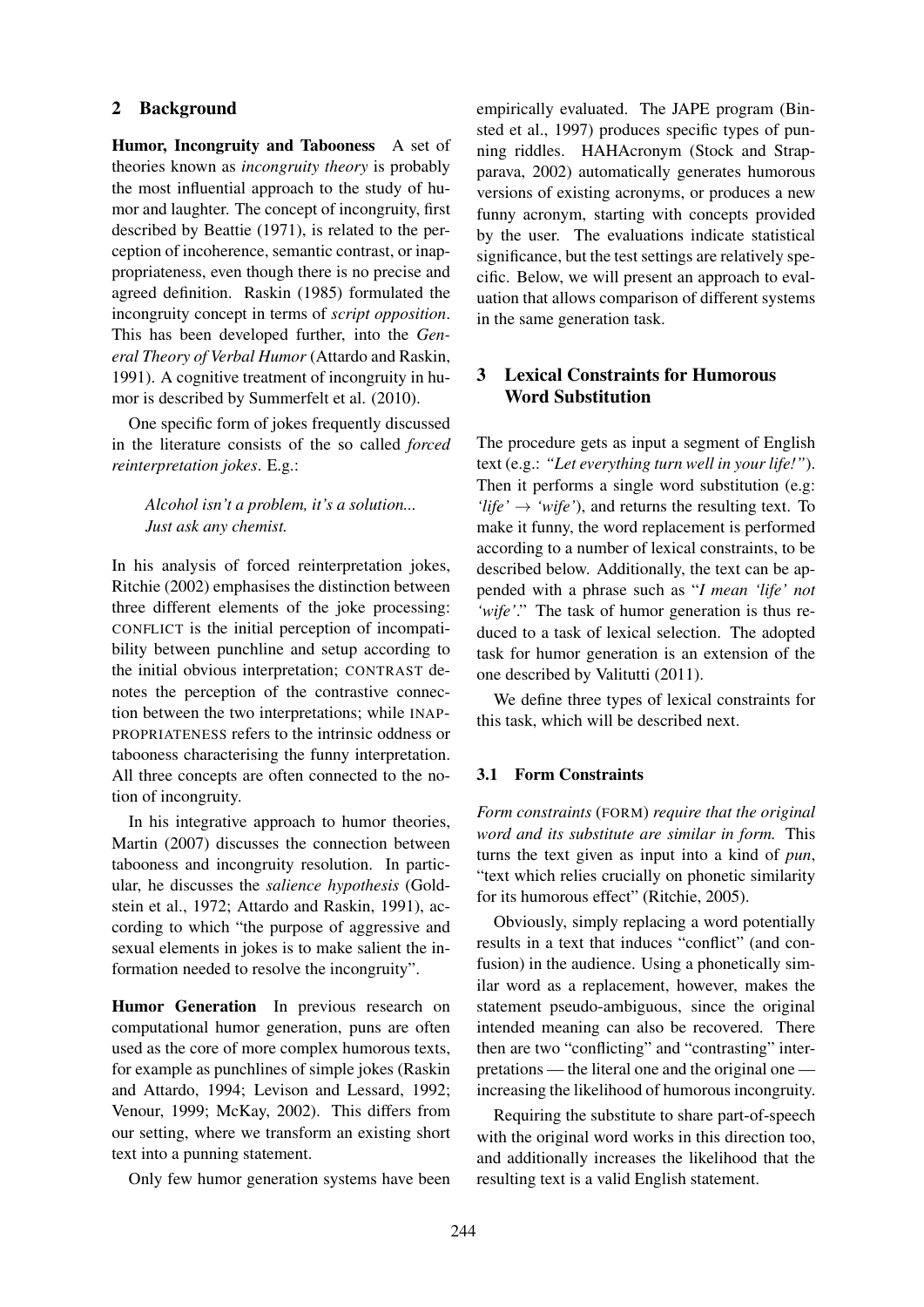Implementation We adopt an extended definition of punning and also consider orthographically similar or rhyming words as possible substitutes.

Two words are considered *orthographically similar* if one word is obtained with a single character deletion, addition, or replacement from the other one.

We call two words *phonetically similar* if their phonetic transcription is orthographically similar according to the above definition.

Two words *rhyme* if they have same positions of tonic accent, and if they are phonetically identical from the most stressed syllable to the end of the word.

Our implementation of these constraints uses the WordNet lexical database (Fellbaum, 1998) and CMU pronunciation dictionary<sup>1</sup>. The latter also provides a collection of words not normally contained in standard English dictionaries, but commonly used in informal language. This increases the space of potential replacements. We use the TreeTagger $^2$  POS tagger in order to consider only words with the same part-of-speech of the word to be replaced.

### 3.2 Taboo Constraint

*Taboo constraint* (TABOO) *requires that the substitute word is a taboo word or frequently used in taboo expressions, insults, or vulgar expressions.* Taboo words "represent a class of emotionally arousing references with respect to body products, body parts, sexual acts, ethnic or racial insults, profanity, vulgarity, slang, and scatology" (Jay et al., 2008), and they directly introduce "inappropriateness" to the text.

Implementation We collected a list of 700 taboo words. A first subset contains words manually selected from the domain SEXUALITY of WordNet-Domains (Magnini and Cavaglia, 2000). ` A second subset was collected from the Web, and contains words commonly used as insults. Finally, a third subset was collected from a website posting examples of funny autocorrection mistakes $3$ and includes words that are not directly referring to taboos (e.g.: 'stimulation') or often retrieved in jokes evoking taboo meanings (e.g.: 'wife').

### 3.3 Contextual Constraints

*Contextual constraints* (CONT) *require that the substitution takes place at the end of the text, and in a locally coherent manner.*

By local coherence we mean that the substitute word forms a feasible phrase with its immediate predecessor. If this is *not* the case, then the text is likely to make little sense. On the other hand, if this *is* the case, then the taboo meaning is potentially expanded to the phrase level. This introduces a stronger semantic "contrast" and thus probably contributes to making the text funnier. The semantic contrast is potentially even stronger if the taboo word comes as a surprise in the end of a seemingly innocent text. The humorous effect then is similar to the one of the forced reinterpretation jokes.

Implementation Local coherence is implemented using n-grams. In the case of languages that are read from left to right, such as English, expectations will be built by the left-context of the expected word. To estimate the level of expectation triggered by a left-context, we rely on a vast collection of n-grams, the 2012 Google Books ngrams collection<sup>4</sup> (Michel et al., 2011) and compute the cohesion of each n-gram, by comparing their expected frequency (assuming word indepence), to their observed number of occurrences. A subsequent Student t-test allows to assign a measure of cohesion to each n-gram (Doucet and Ahonen-Myka, 2006). We use a substitute word only if its cohesion with the previous word is high.

In order to use consistent natural language and avoid time or location-based variations, we focused on contemporary American English. Thus we only used the subsection of Google bigrams for American English, and ignored all the statistics stemming from books published before 1990.

### 4 Evaluation

We evaluated the method empirically using CrowdFlower<sup>5</sup>, a crowdsourcing service. The aim of the evaluation is to measure the potential effect of the three types of constraints on funniness of texts. In particular, we test the potential effect of

<sup>1</sup> available at http://www.speech.cs.cmu.edu/ cgi-bin/cmudict

 $^2$ available at http://www.ims.unistuttgart. de/projekte/corplex/TreeTagger

<sup>3</sup>http://www.damnyouautocorrect.com

<sup>4</sup> available at http://books.google.com/ngrams 5 available at http://www.crowdflower.com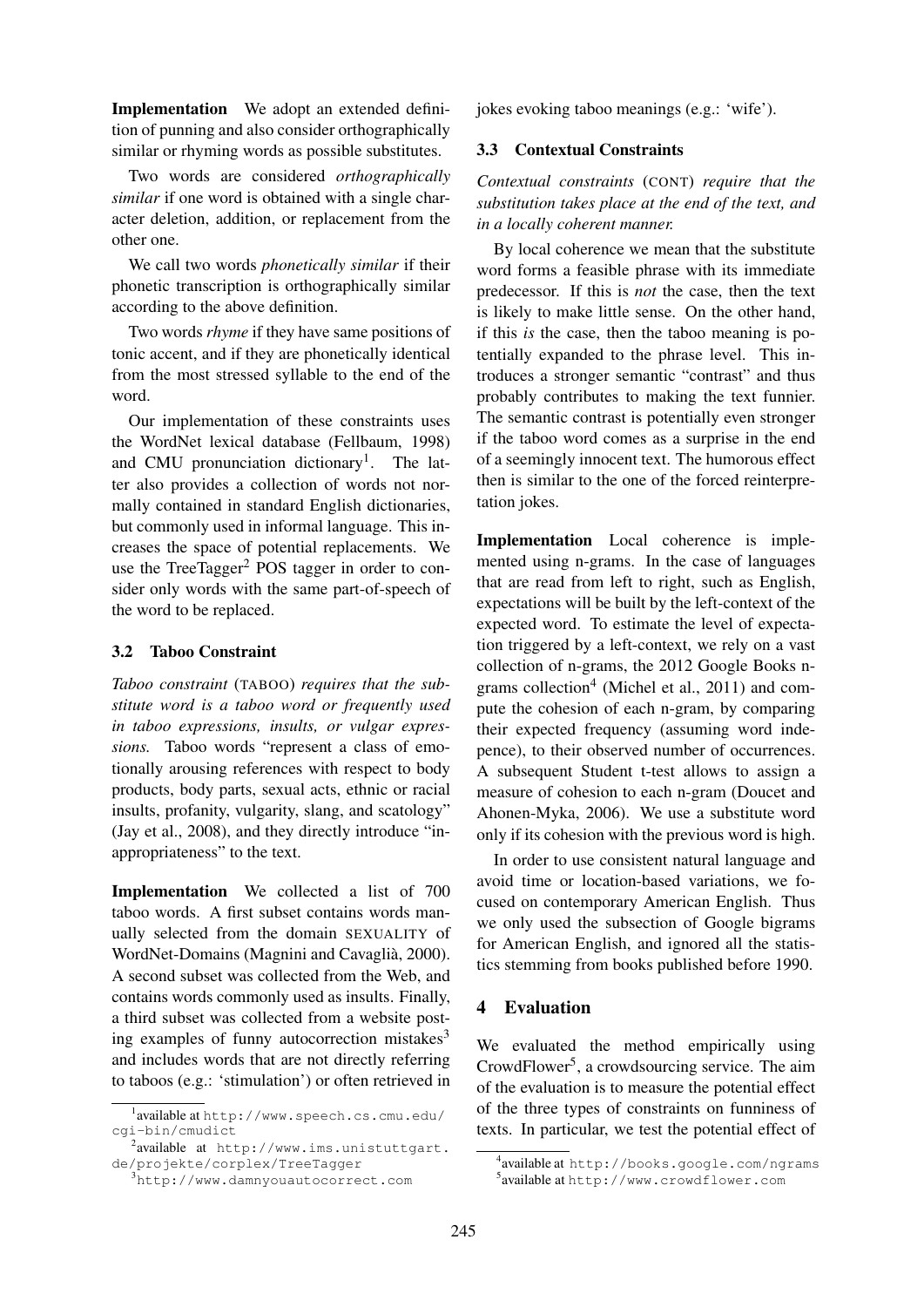adding the tabooness constraint to the form constraints, and the potential effect of further adding contextual constraints. I.e., we consider three increasingly constrained conditions: (1) substitution according only to the form constraints (FORM), (2) substitution according to both form and taboo constraints (FORM+TABOO), and (3) substitution according to form, taboo and context constraints (FORM+TABOO+CONT).

One of the reasons for the choice of taboo words as lexical constraint is that they allows the system to generate humorous text potentially appreciated by young adults, which are the majority of crowdsourcing users (Ross et al., 2010). We applied the humor generation method on the first 5000 messages of *NUS SMS Corpus*<sup>6</sup>, a corpus of real SMS messages (Chen and Kan, 2012).

We carried out every possible lexical replacement under each of the three conditions mentioned above, one at a time, so that the resulting messages have exactly one word substituted. We then randomly picked 100 such modified messages for each of the conditions. Table 1 shows two example outputs of the humor generator under each of the three experimental conditions. These two examples are the least funny and the funniest message according to the empirical evaluation (see below).

For evaluation, this dataset of 300 messages was randomly divided into groups of 20 messages each. We recruited 208 evaluators using the crowdsourcing service, asking each subject to evaluate one such group of 20 messages. Each message in each group was judged by 90 different participants.

We asked subjects to assess individual messages for their funniness on a scale from 1 to 5. For the analysis of the results, we then measured the effectiveness of the constraints using two derived variables: the *Collective Funniness* (CF) of a message is its mean funniness, while its *Upper Agreement*  $(UA(t))$  is the fraction of funniness scores greater than or equal to a given threshold  $t$ . To rank the generated messages, we take the product of Collective Funniness and Upper Agreement UA(3) and call it the overall *Humor Effectiveness* (HE).

In order to identify and remove potential scammers in the crowdsourcing system, we simply asked subjects to select the last word in the message. If a subject failed to answer correctly more than three times all her judgements were removed. As a result, 2% of judgments were discarded as untrusted. From the experiment, we then have a total of 26 534 trusted assessments of messages, 8 400 under FORM condition, 8 551 under FORM+TABOO condition, and 8 633 under FORM+TABOO+CONT condition.

The Collective Funniness of messages increases, on average, from 2.29 under condition FORM to 2.98 when the taboo constraint is added (FORM+TABOO), and further to 3.20 when the contextual constraints are added (FORM+TABOO+CONT) (Table 2). The Upper Agreement UA(4) increases from 0.18 to 0.36 and to 0.43, respectively.

We analyzed the distributions of Collective Funniness values of messages, as well as the distributions of their Upper Agreements (for all values from  $UA(2)$  to  $UA(5)$  under the three conditions. According to the one-sided Wilcoxon rank-sum test, both Collective Funniness and all Upper Agreements increase from FORM to FORM+TABOO and from FORM+TABOO to FORM+TABOO+CONT statistically significantly (in all cases  $p < .002$ ). Table 3 shows p-values associated with all pairwise comparisons.

# 5 Conclusions

We have proposed a new approach for the study of computational humor generation by lexical replacement. The generation task is based on a simple form of punning, where a given text is modified by replacing one word with a similar one.

We proved empirically that, in this setting, humor generation is more effective when using a list of taboo words. The other strong empirical result regards the context of substitutions: using bigrams to model people's expectations, and constraining the position of word replacement to the end of the text, increases funniness significantly. This is likely because of the form of surprise they induce. At best of our knowledge, this is the first time that these aspects of humor generation have been successfully evaluated with a crowdsourcing system and, thus, in a relatively quick and economical way.

The statistical significance is particularly high, even though there were several limitations in the experimental setting. For example, as explained in Section 3.2, the employed word list was built

<sup>6</sup> available at http://wing.comp.nus.edu.sg/ SMSCorpus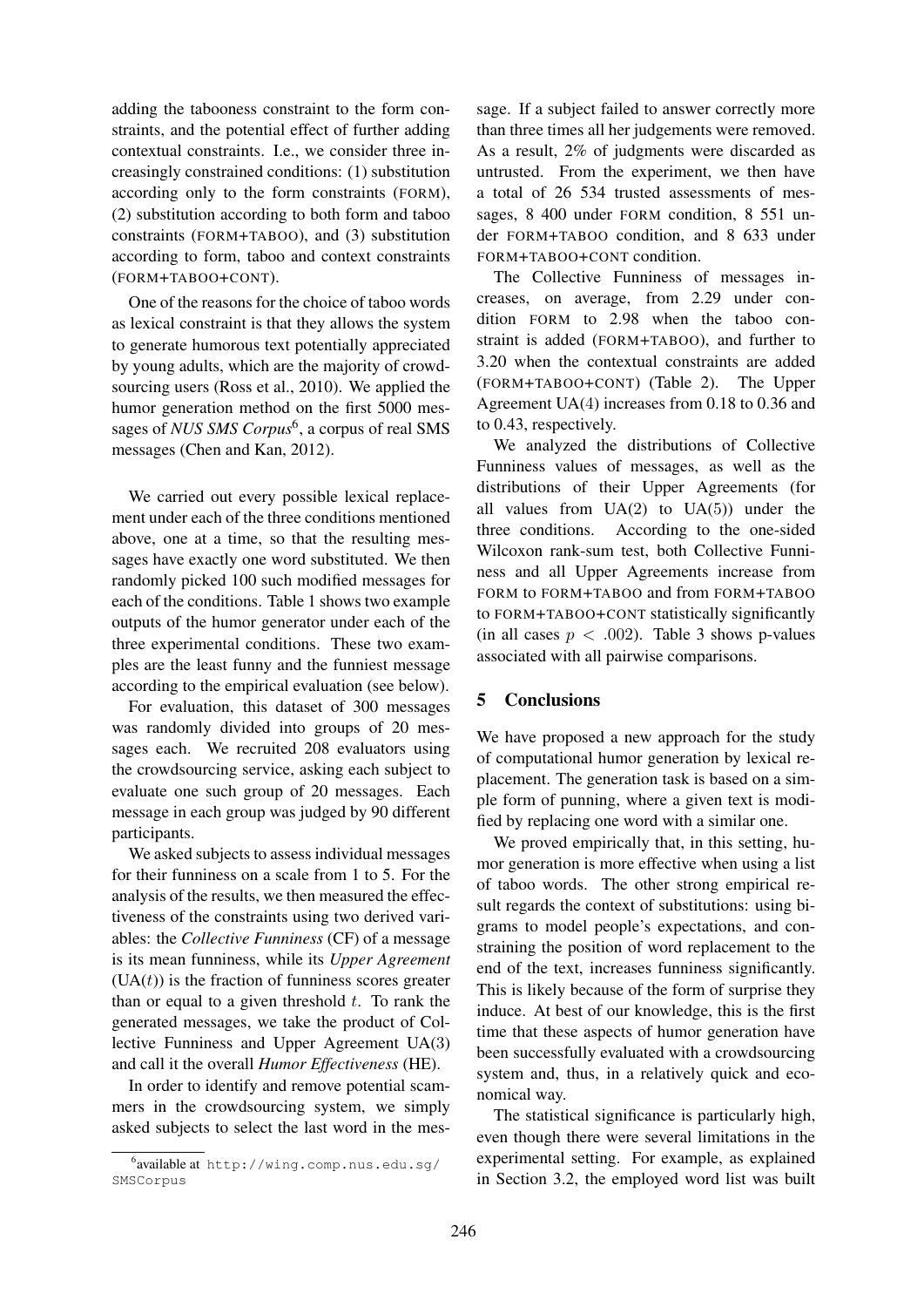| <b>Experimental Condition</b> | <b>Text Generated by the System</b>                          | СF   | UA(3) | HE   |
|-------------------------------|--------------------------------------------------------------|------|-------|------|
| <b>FORM</b>                   | Oh ohDen muz change plat liaoGo back have yan jiu again      |      | 0.26  | 0.43 |
|                               | Not 'plat''plan'.                                            |      |       |      |
| <b>FORM</b>                   | Jos ask if u wana melt up? 'meet' not 'melt'!                |      | 0.74  | 2.19 |
| FORM+TABOO                    | Got caught in the rain. Waited half n hour in the buss stop. | 2.06 | 0.31  | 0.64 |
|                               | Not 'buss' 'bus'!                                            |      |       |      |
| BASE+TABOO                    | Hey pple \$700 or \$900 for 5 nightsExcellent masturbation   | 3.98 | 0.85  | 3.39 |
|                               | wif breakfast hamper!!! Sorry I mean 'location'              |      |       |      |
| FORM+TABOO+CONT               | NopeJuz off from berk Sorry I mean 'work'                    | 2.25 | 0.39  | 0.87 |
| FORM+TABOO+CONT               | I've sent you my fart I mean 'part' not 'fart'               | 4.09 | 0.90  | 3.66 |

Table 1: Examples of outputs of the system. CF: Collective Funniness; UA(3): Upper Agreement; HE: Humor Effectiveness.

|       | <b>Experimental Conditions</b>  |                                 |                 |  |  |
|-------|---------------------------------|---------------------------------|-----------------|--|--|
|       | <b>FORM</b>                     | FORM+TABOO                      | FORM+TABOO+CONT |  |  |
| CF.   |                                 | $2.29 \pm 0.19$ $2.98 \pm 0.43$ | $3.20 \pm 0.40$ |  |  |
| UA(2) | $0.58 \pm 0.09$ $0.78 \pm 0.11$ |                                 | $0.83 + 0.09$   |  |  |
| UA(3) | $0.41 \pm 0.07$ $0.62 \pm 0.13$ |                                 | $0.69 + 0.12$   |  |  |
| UA(4) | $0.18 \pm 0.04$                 | $0.36 \pm 0.13$                 | $0.43 + 0.13$   |  |  |
| UA(5) |                                 | $0.12 \pm 0.02$ $0.22 \pm 0.09$ | $0.26 \pm 0.09$ |  |  |

Table 2: Mean Collective Funniness (CF) and Upper Agreements  $(UA(·))$  under the three experimental conditions and their standard deviations.

| <b>Hypotheses</b> |                                 |                                              |  |  |  |
|-------------------|---------------------------------|----------------------------------------------|--|--|--|
|                   | $FORM \rightarrow FORM+TABLEOO$ | $FORM+TABLEOO \rightarrow FORM+TABLEOO+CONT$ |  |  |  |
| $\overline{C}$ F  | $10^{-15}$                      | $9 \times 10^{-5}$                           |  |  |  |
| UA(2)             | $10^{-15}$                      | $1 \times 10^{-15}$                          |  |  |  |
| UA(3)             | $10^{-15}$                      | $7 \times 10^{-5}$                           |  |  |  |
| UA(4)             | $10^{-15}$                      | $2 \times 10^{-4}$                           |  |  |  |
| UA(5)             | $10^{-15}$                      | $2\times10^{-3}$                             |  |  |  |

Table 3: P-values resulting from the application of one-sided Wilcoxon rank-sum test.

from different sources and contains words not directly referring to taboo meanings and, thus, not widely recognizable as "taboo words". Furthermore, the possible presence of crowd-working scammers (only partially filtered by the gold standard questions) could have reduced the statistical power of our analysis. Finally, the adopted humor generation task (based on a single word substitution) is extremely simple and the constraints might have not been sufficiently capable to produce a detectable increase of humor appreciation.

The statistically strong results that we obtained can make this evaluation approach attractive for related tasks. In our methodology, we focused attention to the correlation between the parameters of the system (in our case, the constraints used in lexical selection) and the performance of humor generation. We used a multi-dimensional measure of humorous effect (in terms of funniness and agreement) to measure subtly different aspects of the humorous response. We then adopted a comparative setting, where we can measure improve-

ments in the performance across different systems or variants.

In the future, it would be interesting to use a similar setting to empirically investigate more subtle ways to generate humor, potentially with weaker effects but still recognizable in this setting. For instance, we would like to investigate the use of other word lists besides taboo domains and the extent to which the semantic relatedness itself could contribute to the humorous effect.

The current techniques can be improved, too, in various ways. In particular, we plan to extend the use of n-grams to larger contexts and consider more fine-grained tuning of other constraints, too. One goal is to apply the proposed methodology to isolate, on one hand, parameters for inducing incongruity and, on the other hand, parameters for making the incongruity funny.

Finally, we are interested in estimating the probability to induce a humor response by using different constraints. This would offer a novel way to intentionally control the humorous effect.